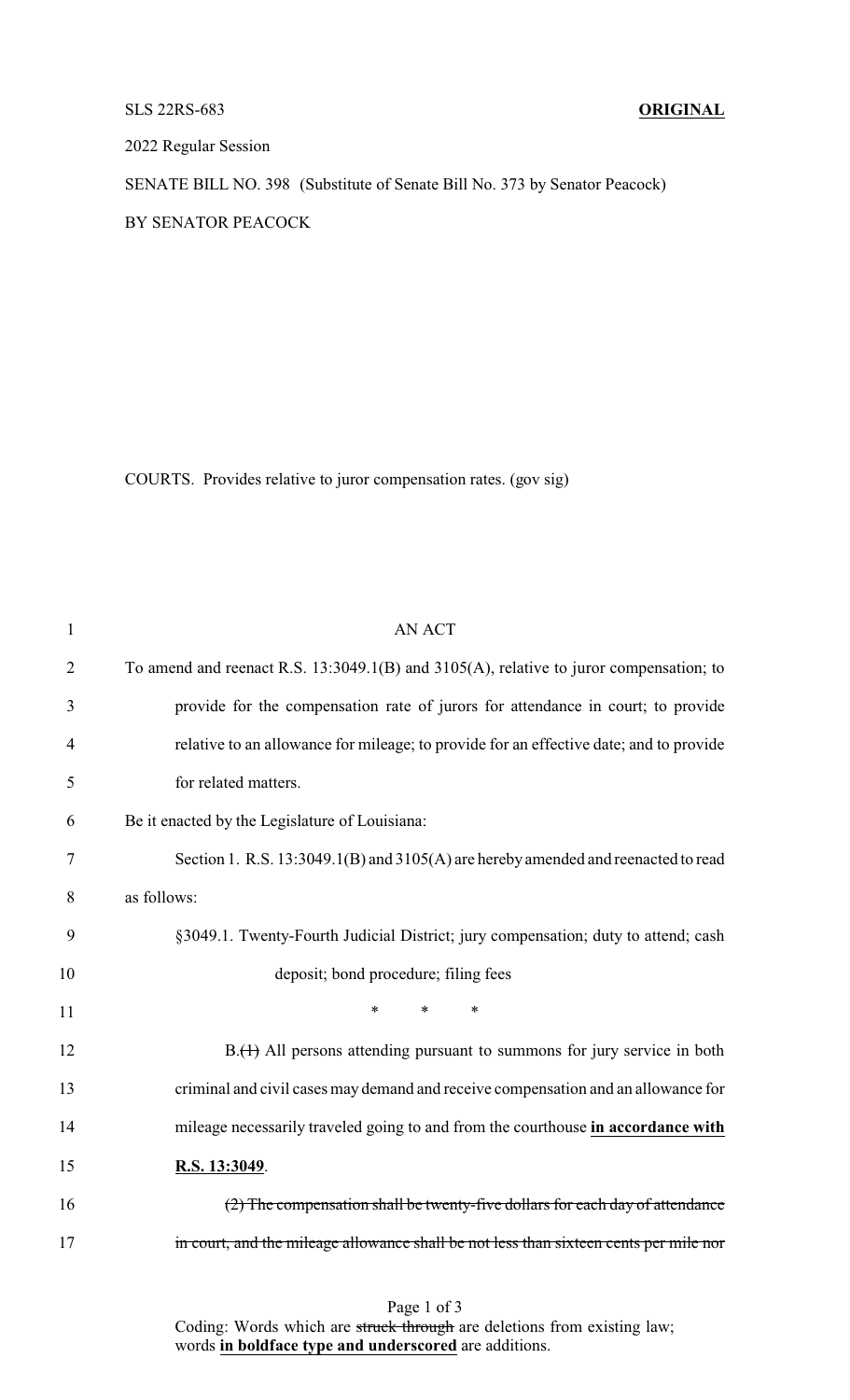| $\mathbf{1}$   | more than the rate in effect for state officials.                                             |
|----------------|-----------------------------------------------------------------------------------------------|
| $\overline{2}$ | (3) Only one charge shall be made for mileage each way.                                       |
| 3              | $\ast$<br>$\ast$<br>$\ast$                                                                    |
| $\overline{4}$ | §3105. Compensation of jurors in civil cases                                                  |
| 5              | A. Those serving as jurors in the trial of civil cases triable by a jury in the               |
| 6              | Civil District Court for the parish of Orleans shall be entitled to compensation and          |
| 7              | an allowance for mileage necessarily traveled going to and from the courthouse                |
| 8              | in accordance with R.S. 13:3049 of twenty-five dollars each for each and every                |
| 9              | day, or part of a day, on which they serve as jurors in any civil case, the said sum          |
| 10             | total to be charged as costs and paid by the party cast for such costs. The party             |
| 11             | praying for the jury shall deposit with the clerk of the civil district court the sum of      |
| 12             | twenty-five dollars as jury costs. In addition, prior to the commencement of the trial,       |
| 13             | the party praying for the jury shall deposit in the registry of the court the sum of          |
| 14             | three hundred dollars for each day the court estimates the trial will last. No case           |
| 15             | triable by jury shall be placed on the court's jury trial docket or fixed for trial unless    |
| 16             | the twenty-five dollar deposit is made. No such trial by jury shall commence until            |
| 17             | the additional deposit provided for herein is made.                                           |
| 18             | $\ast$<br>$\ast$<br>∗                                                                         |
| 19             | Section 2. This Act shall become effective upon signature by the governor or, if not          |
| 20             | signed by the governor, upon expiration of the time for bills to become law without signature |
| 21             | by the governor, as provided by Article III, Section 18 of the Constitution of Louisiana. If  |
| 22             | vetoed by the governor and subsequently approved by the legislature, this Act shall become    |
| 23             | effective on the day following such approval.                                                 |

The original instrument and the following digest, which constitutes no part of the legislative instrument, were prepared by Lebra R. Bias.

| <b>DIGEST</b>        |         |
|----------------------|---------|
| 2022 Regular Session | Peacock |
|                      |         |

Present law (R.S. 13:3049) provides for compensation for juror attendance and an allowance for mileage necessarily traveled going to and from the courthouse for both criminal and civil cases.

Present law (R.S. 13:3049.1) provides that jurors summoned for jury service in both criminal

Page 2 of 3 Coding: Words which are struck through are deletions from existing law; words **in boldface type and underscored** are additions.